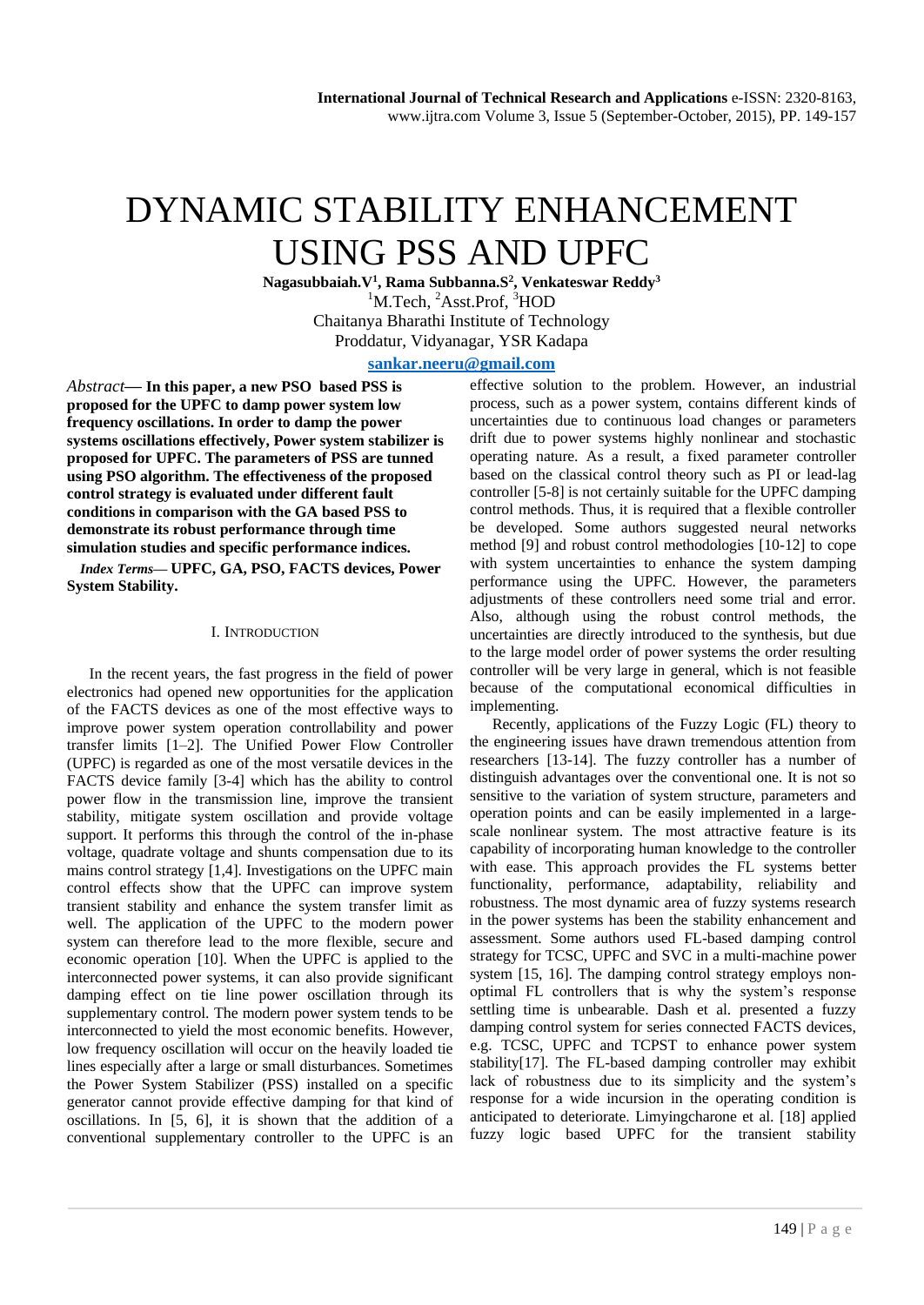improvement. Khon and Lo [19] used a fuzzy damping controller designed by micro Genetic Algorithm (GA) for TCSC and UPFC to improve powers system low frequency oscillations. The proposed method may have not enough robustness due to its simplicity against the different kinds of uncertainties and disturbances. Mak et al. [20] applied a GAbased Power system stabilizer (PSS) and UPFC combination is used to enhance power. system damping. The GA based PSS and UPFC damping the oscillations but takes more settling time. In order to overcome the above drawbacks, PSO based PSS and UPFC is used to damp the oscillations effectively. In this paper the parameters of PSS are obtained using PSO optimized algorithm.

## II. POWER SYSTEM MODEL WITH UPFC

Fig.1 shows a SMIB system equipped with a UPFC. The UPFC consists of an Excitation Transformer, a Boosting Transformer, two three-phase GTO based Voltage Source Converters (VSCs), and a DC link capacitors. The four input control signals to the UPFC are  ${}^{m_E}, {}^{m_B}, {}^{\delta_E}$ , and  ${}^{\delta_B}$ . Where,  $m_E$  is the excitation amplitude modulation ratio,  $m_B$  is the boosting amplitude modulation ratio,  $\delta_E$  is the excitation phase angle and  $\delta_B$  is the boosting phase angle. By applying Park's transformation and neglecting the resistance and transients of the ET and BT transformers, the UPFC can be modeled as [22-23]:



Fig.1. SMIB power system equipped with UPFC

$$
\begin{bmatrix}\nV_{Eld} \\
V_{Elq}\n\end{bmatrix} = \begin{bmatrix}\n0 & -X_E \\
X_E & 0\n\end{bmatrix} \begin{bmatrix}\ni_{Ed} \\
i_{Eq}\n\end{bmatrix} + \begin{bmatrix}\n\frac{m_E \cos(\delta_E)V_{dc}}{2} \\
\frac{m_E \sin(\delta_E)V_{dc}}{2} \\
\end{bmatrix}
$$
\n
$$
\begin{bmatrix}\nV_{Bld} \\
V_{Blq}\n\end{bmatrix} = \begin{bmatrix}\n0 & -X_B \\
X_B & 0\n\end{bmatrix} \begin{bmatrix}\ni_{Bdl} \\
i_{Bq}\n\end{bmatrix} + \begin{bmatrix}\n\frac{m_B \cos(\delta_B)V_{dc}}{2} \\
\frac{m_B \sin(\delta_B)V_{dc}}{2} \\
\end{bmatrix}
$$
\n(2)

$$
\frac{dV_{dc}}{dt} = \frac{3m_E}{4c_{dc}} \left[ \cos \delta_E \quad \sin \delta_E \left[ \frac{i_{Ed}}{i_{Eq}} \right] + \frac{3m_B}{4c_{dc}} \left[ \cos \delta_B \quad \sin \delta_B \left[ \frac{i_{bd}}{i_{Bq}} \right] \right] \tag{3}
$$

Where  $V_{E_t}$ ,  $i_E$ ,  $V_{B_t}$ , and  $i_B$  are the excitation voltage, excitation current, boosting voltage, and boosting current, respectively;  $C_{dc}$  and  $V_{dc}$  are the DC link capacitance and voltage, respectively. The nonlinear model of the SMIB system as shown in Fig. 1 is described by:

$$
\omega^{\bullet} = (P_m - P_e - D\Delta\omega) / M
$$
  
\n
$$
\delta^{\bullet} = \omega_o (\omega - 1)
$$
\n(4)

$$
E_q^{\bullet'} = (-E_q + E_{fd})/T'_{do}
$$
\n(6)

$$
E_{fd}^{\bullet} = (-E_{fd} + K_a (V_{ref} - V_t))/T_a \tag{7}
$$

Where

$$
P_e = V_{td} I_{td} + V_{tq} I_{tq}, E_q = E'_{qe} + (X_d - X_d') I_{td}
$$
  

$$
V_t = V_{td} + jV_{tq}, V_{td} = X_q I_{tq}, V_{tq} = E_q - X_d' I_{td}
$$

#### III.PSO BASED POWER SYSTEM STABILIZER



Fig.2. Block diagram of PSS controller.

The structure of the PSS based is shown in Fig.2. It consists of gain, signal washout and phase compensator blocks. The parameters of the PSS are obtained using Partical swarm optimization method.

The parameters of PSS are gain, Time constants for lead blocks. These parameters are obtained using an one of the best optimized algorithm PSO.The performance of the proposed PSOPSS controller are shown in Figs.9 to 12 for different fault conditions. The flow chart used for this optimization is shown in Fig.3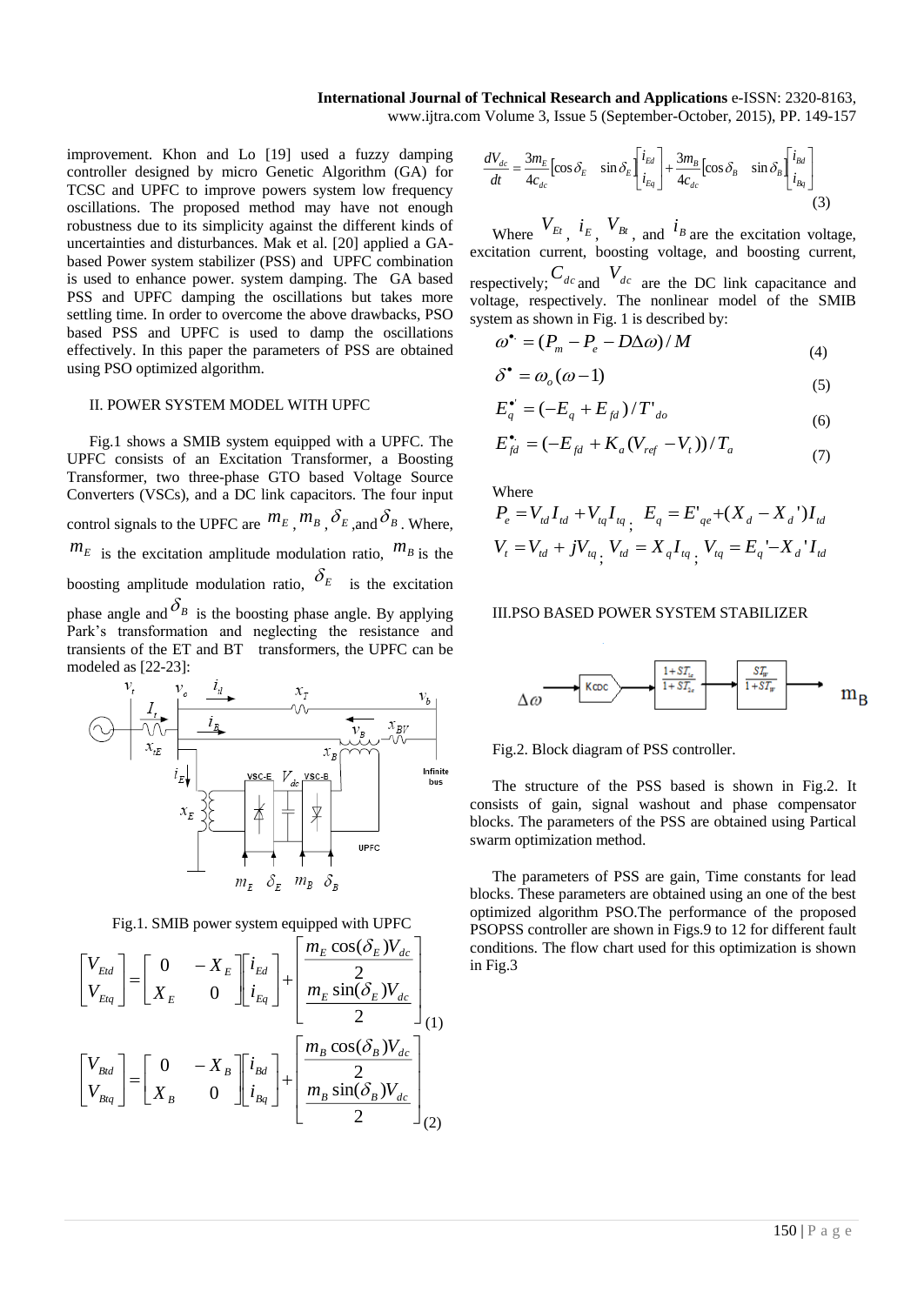

Fig.3. PSO algorithm Flowchart

# IV. SIMULATION RESULTS

The simulation diagrams are shown in Fig.4.The performance of GA based PSS and UPFC is shown in Fig.5 to Fig.8 and performance of PSO based PSS and UPFC is shown in Fig.9 to Fig.12. Fig.5 shows change in delta with respect to time with single line to ground fault with GA based PSS and UPFC. Fig.6 shows power system stabilizer output with single to ground fault with GA based PSS and UPFC. Fig.7 shows change in delta with respect to time with double line to ground fault with GA based PSS and UPFC. Fig.8 shows power system stabilizer output with double line to ground fault with GA based PSS and UPFC. Fig.9 shows change in delta with respect to time with single line to ground fault with PSO based PSS and UPFC. Fig.10 shows power system stabilizer output with single to ground fault with PSO based PSS and UPFC. Fig.11 shows change in delta with respect to time with double line to ground fault with PSO based PSS and UPFC. Fig.12 shows power system stabilizer output with double line to ground fault with GA based PSS and UPFC.

It can be seen that the proposed PSOPSS controller is very effective, achieve good robust performance, compared to GA based PSS and UPFC have the best ability to reduce power system low frequency oscillations.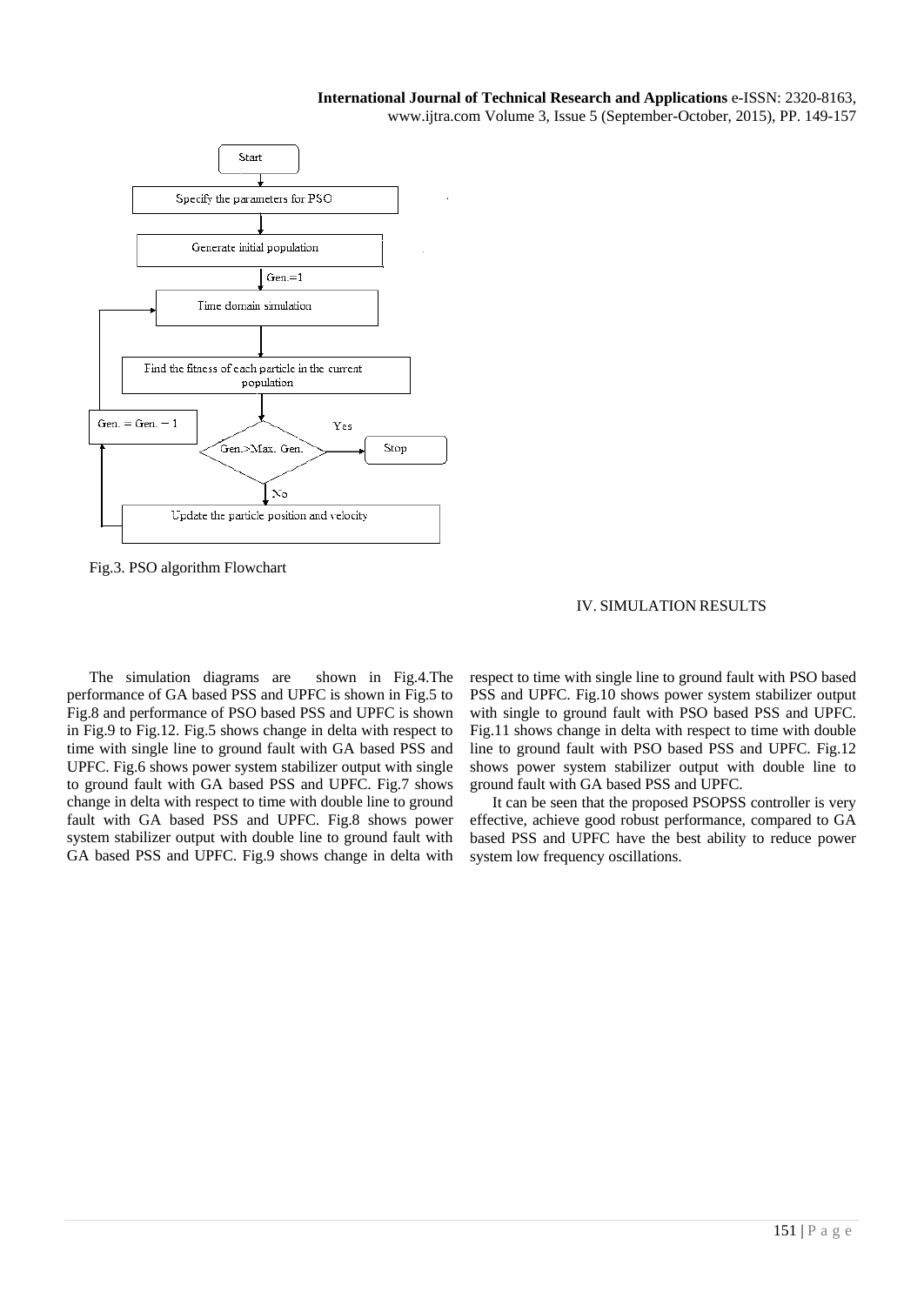

Fig.4. Simulation diagram for both GA based PSS and PSO based PSS with UPFC.



Fig.5. Power system response for single line to ground fault (Line a to ground) using GA based PSS and UPFC.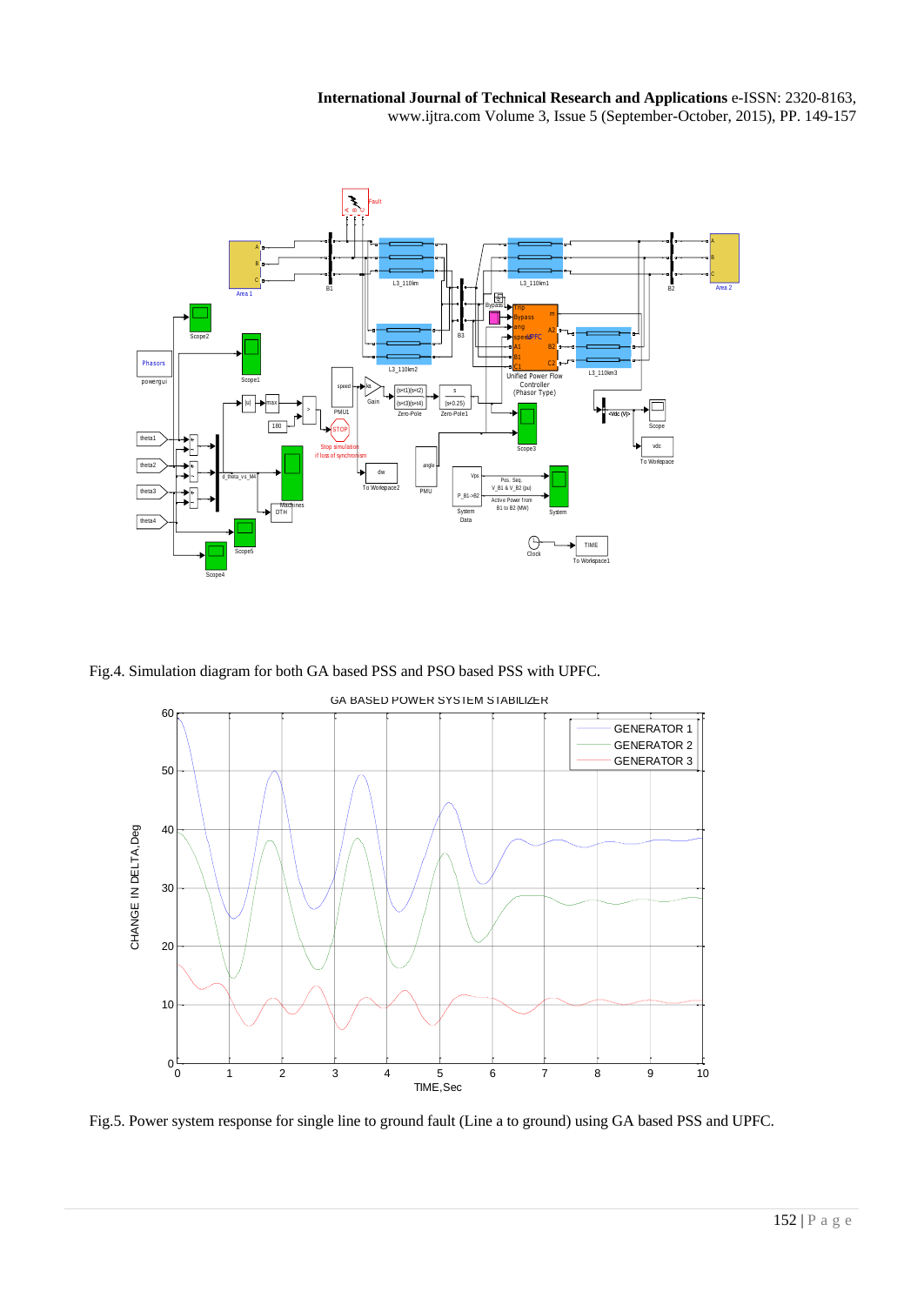

Fig.6. Power system stabilizer output for single line to ground fault (Line a to ground) using GA based PSS and UPFC.



Fig.7. Power system response for double line to ground fault (Lines a,b to ground) using GA based PSS and UPFC.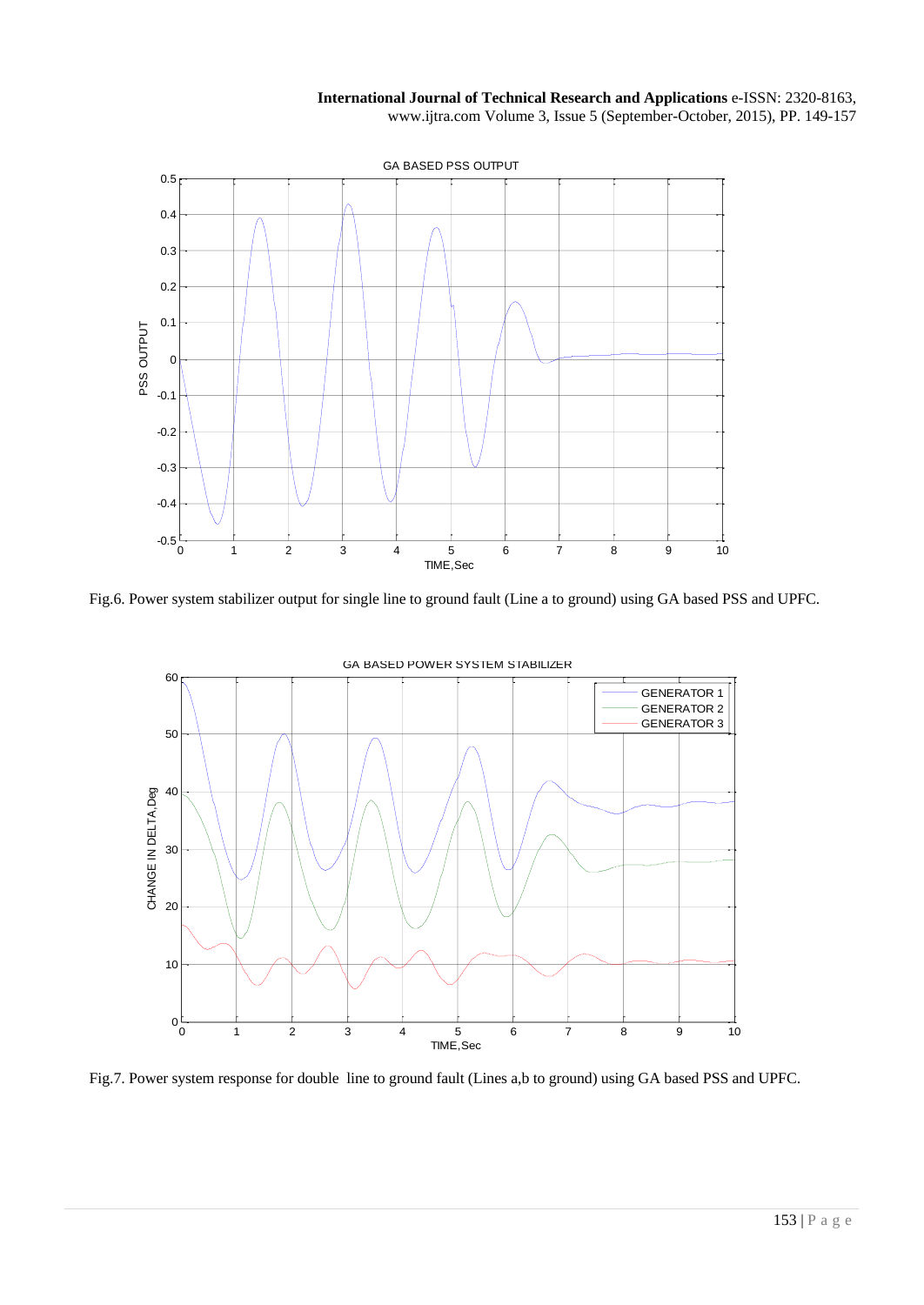

Fig.8. Power system stabilizer output for double line to ground fault (Line a,b to ground) using GA based PSS and UPFC.



Fig.9. Power system response for single line to ground fault (Lines a to ground) using PSO based PSS and UPFC.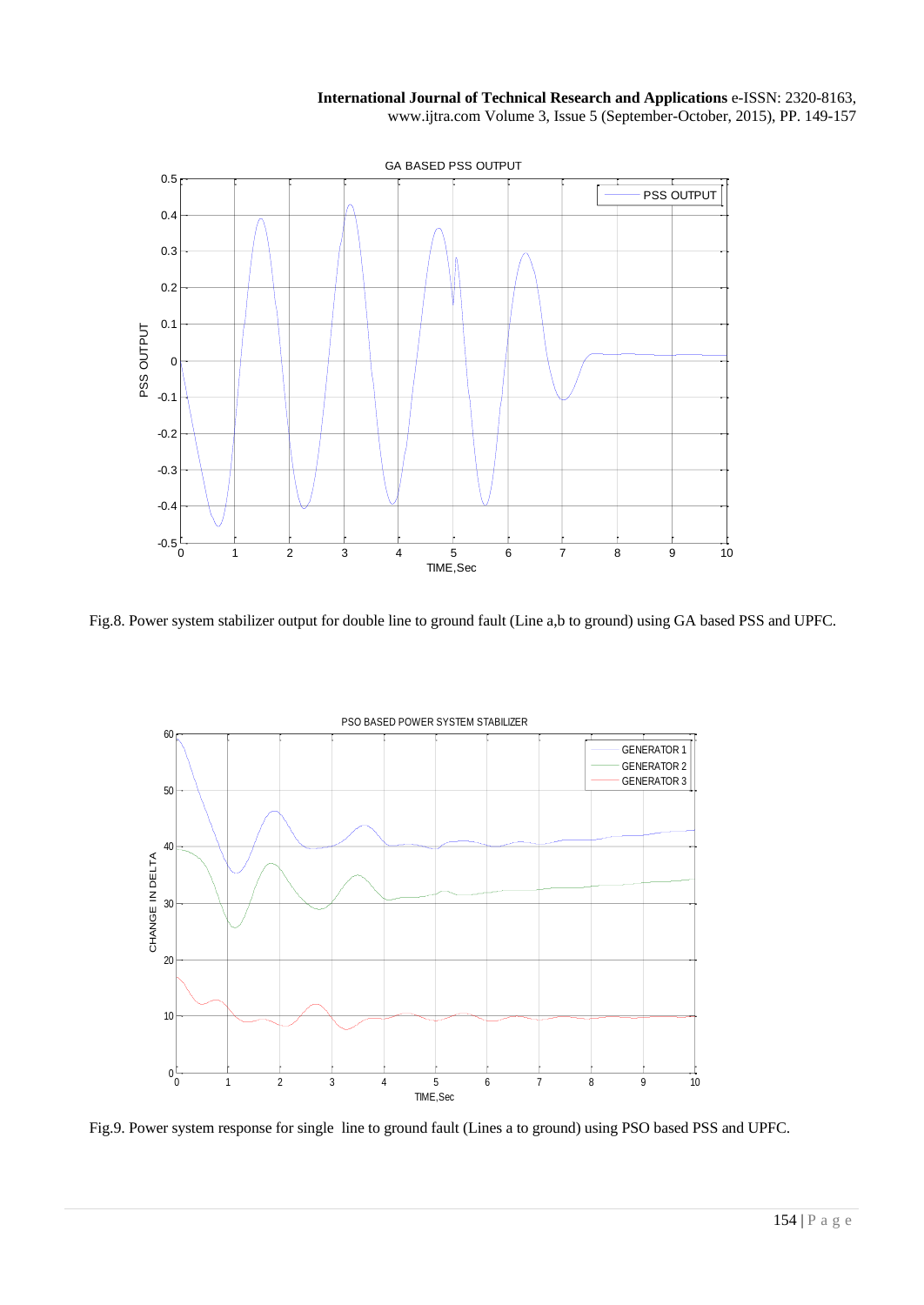

Fig.10. Power system stabilizer output for single line to ground fault (Line a to ground) using PSO based PSS and UPFC.



Fig.11. Power system response for double line to ground fault (Lines a,b to ground) using PSO based PSS and UPFC.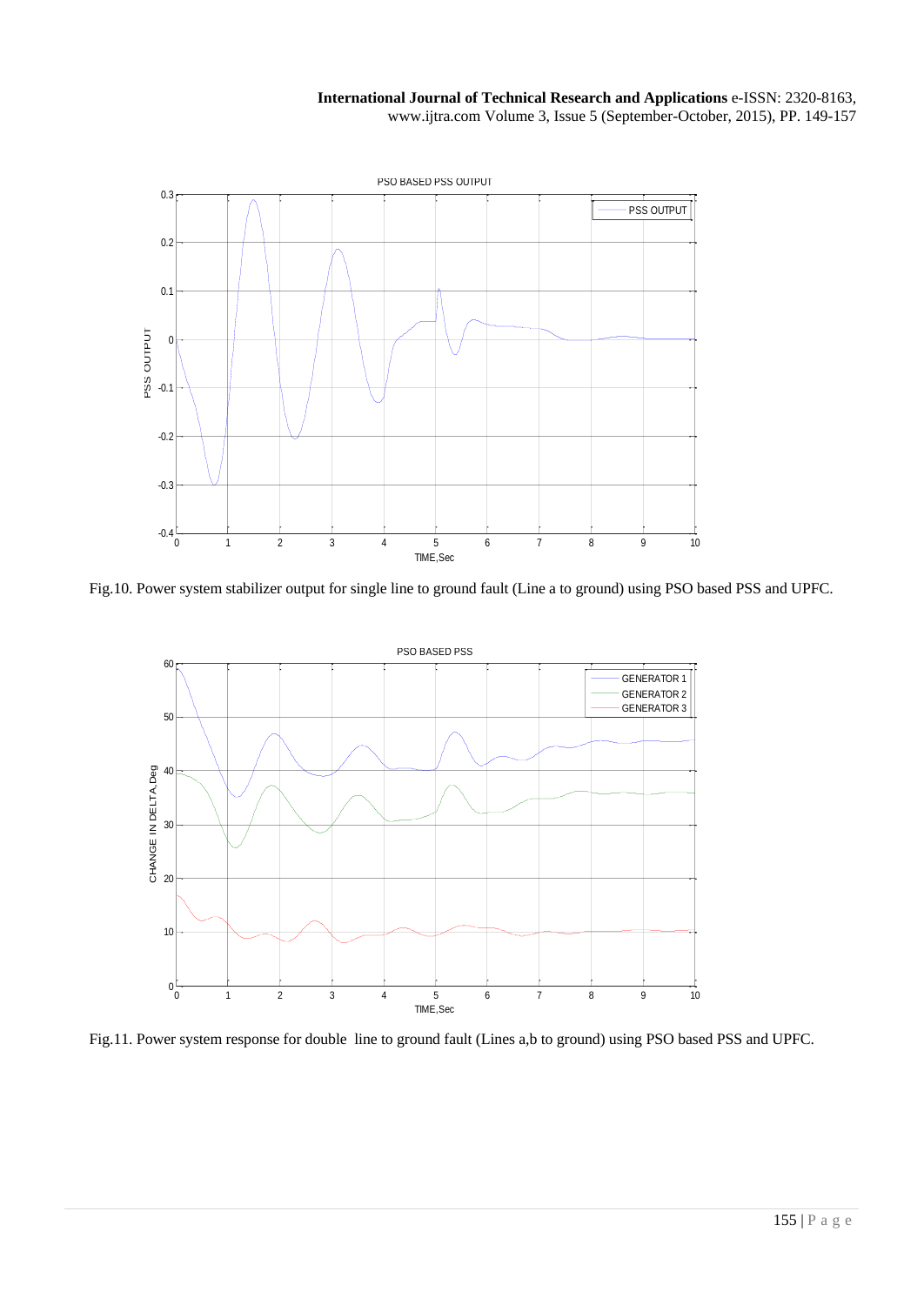



#### V.CONCLUSIONS

In this paper, a new PSOPSS stabilizer is proposed for the UPFC for damping power system low frequency oscillations.The construction and implementation of proposed controller is fairly easy and economical,which can be useful in real world power system.The proposed controller has been tested on a 3 machine 9 bus power system in comparision with the GA based PSS controllers under different fault conditions.

### REFERENCES

[1] Y.H. Song, A.T. Johns, Flexible AC transmission systems (FACTS), UK:

 *IEE Press*; 1999.

[2] N.G. Hingorani, L. Gyugyi, Understanding FACTS: Concepts and

 technology of flexible AC transmission systems, *Wiley-IEEE Press***;** 

1999.

[3] L. Gyugyi, Unified power-flow control concept for flexible ac

 transmission systems, *IEE Proc. On Generation, Transmission and*

*Distribution*, Vol. 139 No. 4, 1992, pp. 323-31.

[4] IEEE Power Engineering Society and CIGRE, FACTS overview, *IEEE* 

 *Publication* No. 95 TP 108, 1995.

[5] N. Tambey, M.L. Kothari, Damping of power system oscillations with

 unified power flow controller (UPFC), *IEE Proc. On Generation,* 

 *Transmission and Distribution*, Vol. 150, No. 2, 2003; pp.129-40.

[6] M.M. Farsangi, Y.H Song, K.Y. Lee, Choice of FACTS device control

 inputs for damping inter-area oscillations, *IEEE Trans. On Power* 

 *Systems*,Vol. 19, No. 2, 2004, pp. 1135-43.

[7] K.R. Padiyar, H.V. Saikumar., Coordinated design and performance

 evaluation of UPFC supplementary modulation controllers, *Electrical*

 *Power and Energy System*., Vol. 27, 2005, pp. 101-111.

[8] P.C Stefanov., A.M. Stankovic, Modeling of UPFC operation under

 unbalanced conditions with dynamic phasors, *IEEE Trans. On Power*

 *Systems*, Vol. 17, No. 2, : 2002; 395-403.

[9] P.K. Dash, S. Mishra, G. Panda, A radial basis function neural network

 controller for UPFC, *EEE Trans. On Power Systems*, Vol. 15, No. 4,

2000,pp. 1293-9.

[10] M. Vilathgamuwa, X. Zhu, S.S. Choi, A robust control method to

 improve the performance of a unified power flow controller, *Electric*

 *Power Systems Research*, Vol. 55, 2000, pp.103-11.

[11] B C. Pal, Robust damping of interarea oscillations with unified power

 flow controller, *IEE Proc. On Generation, Transmission and*

 *Distribution*, Vol. 149, No. 6, 2002, pp. 733-8.